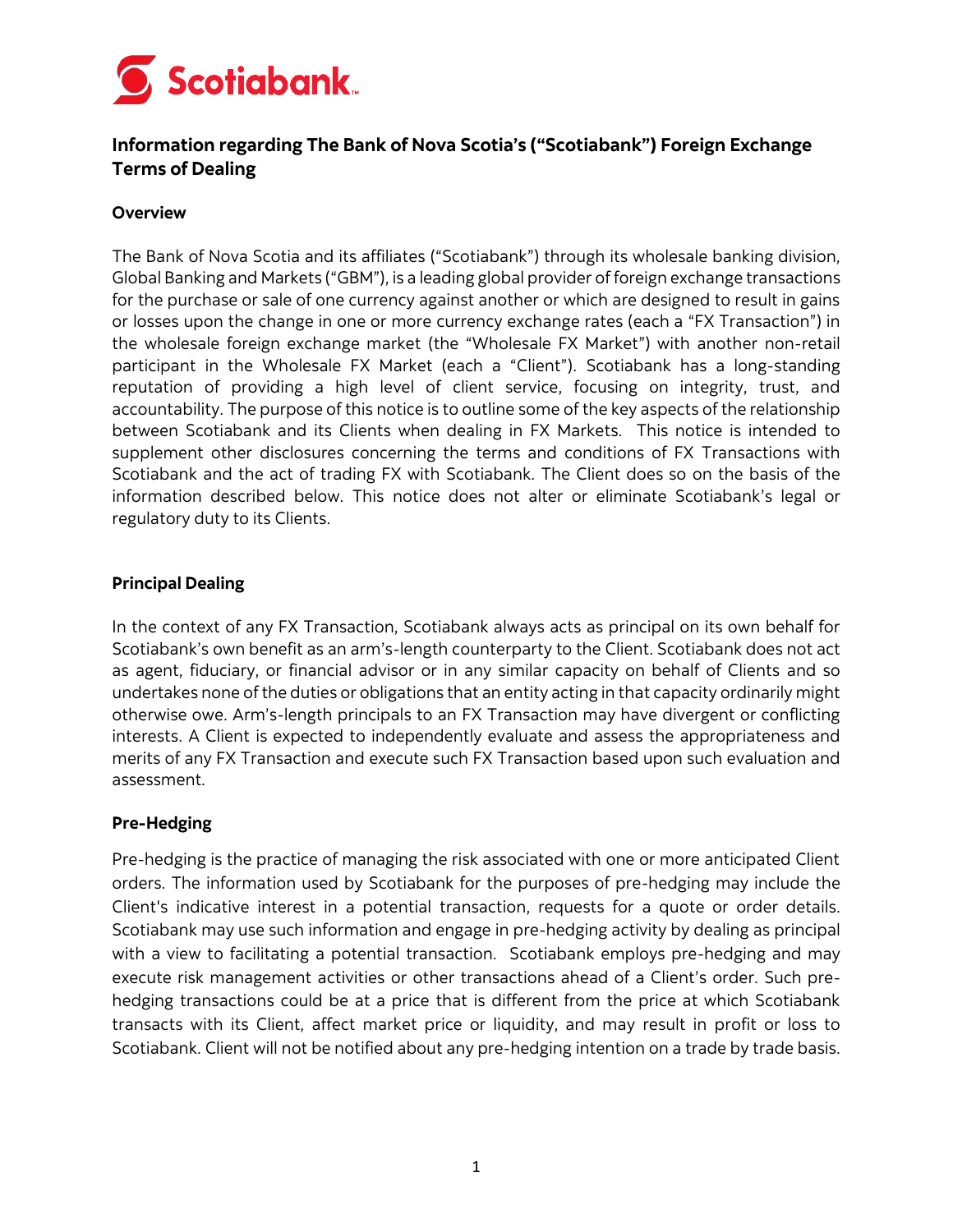

# **Client Order Execution**

- **•** Scotiabank's receipt of a firm Client order does not commit Scotiabank to accepting such order or obligate Scotiabank to fill all or any part of such order in any particular manner; however, Scotiabank's decision on whether, and how, to fill a Client order will be communicated to the Client as soon as is practicable within the local regulatory expectation.
- When Scotiabank accepts to work an order, Scotiabank is indicating willingness to attempt, but not a commitment, to enter into the trade at or near the price requested.
- Even if a Client order is received, accepted, and confirmed by Scotiabank, there is no assurance that Scotiabank can fill a Client order at the exact level or price stated in the Client order or within any other parameters specified in the Client order. However, where Scotiabank accepts a Client order, Scotiabank will undertake reasonable efforts to fill such order utilizing the method or manner communicated to the Client upon acceptance by Scotiabank subject to prevailing liquidity and market conditions. Scotiabank may, but is not required to, disclose to a Client why Scotiabank is unable to accept such Client's order in whole or in part.
- **EXECT** Scotiabank may execute orders electronically or through voice.
- Client orders left by email, by means of electronic chat platforms or other forms of electronic messaging are only actioned once a Scotiabank representative has opened, read and accepted the order meaning that a Client order either may not be filled (if a limit order) or may be filled at a much later time thus exposing the Client to changes in market conditions in the period between the transmission of the email or electronic communication and the time at which such communication is opened, read and accepted.
- Scotiabank may look for market opportunities that satisfy both a price where it can execute a Client's order and earn a reasonable return for that activity.

#### **Order Management and Market Making**

- Scotiabank retains discretion with respect to how to satisfy multiple Client orders for the same or related currency pairs including order acceptance, order aggregation, execution, pre-hedging, and time prioritization. Scotiabank is not required to disclose to a Client that Scotiabank is handling other Client orders or Scotiabank orders ahead of, or at the same time as, or on an aggregated basis with, such Client's order.
- **•** Where appropriate, Scotiabank may consider exercising discretion to meet the needs of other Clients with competing interests while aggregating or prioritizing a Client's order with the orders of other Clients or orders entered into by Scotiabank during market making or risk management activities.
- Scotiabank acts as market maker in multiple currencies and various FX products and other financial instruments. Accordingly, Scotiabank may trade prior to, alongside or after a Client order to manage risk, make-markets or for other reasons. These activities can have an impact on market prices, the Client's final execution price and outcome of Client orders in respect of a transaction and the availability of liquidity at levels necessary to execute Client orders and can also trigger stop loss orders, take profit orders, barriers, knock-outs, knock-ins and similar conditions. Further, Scotiabank may hedge the risk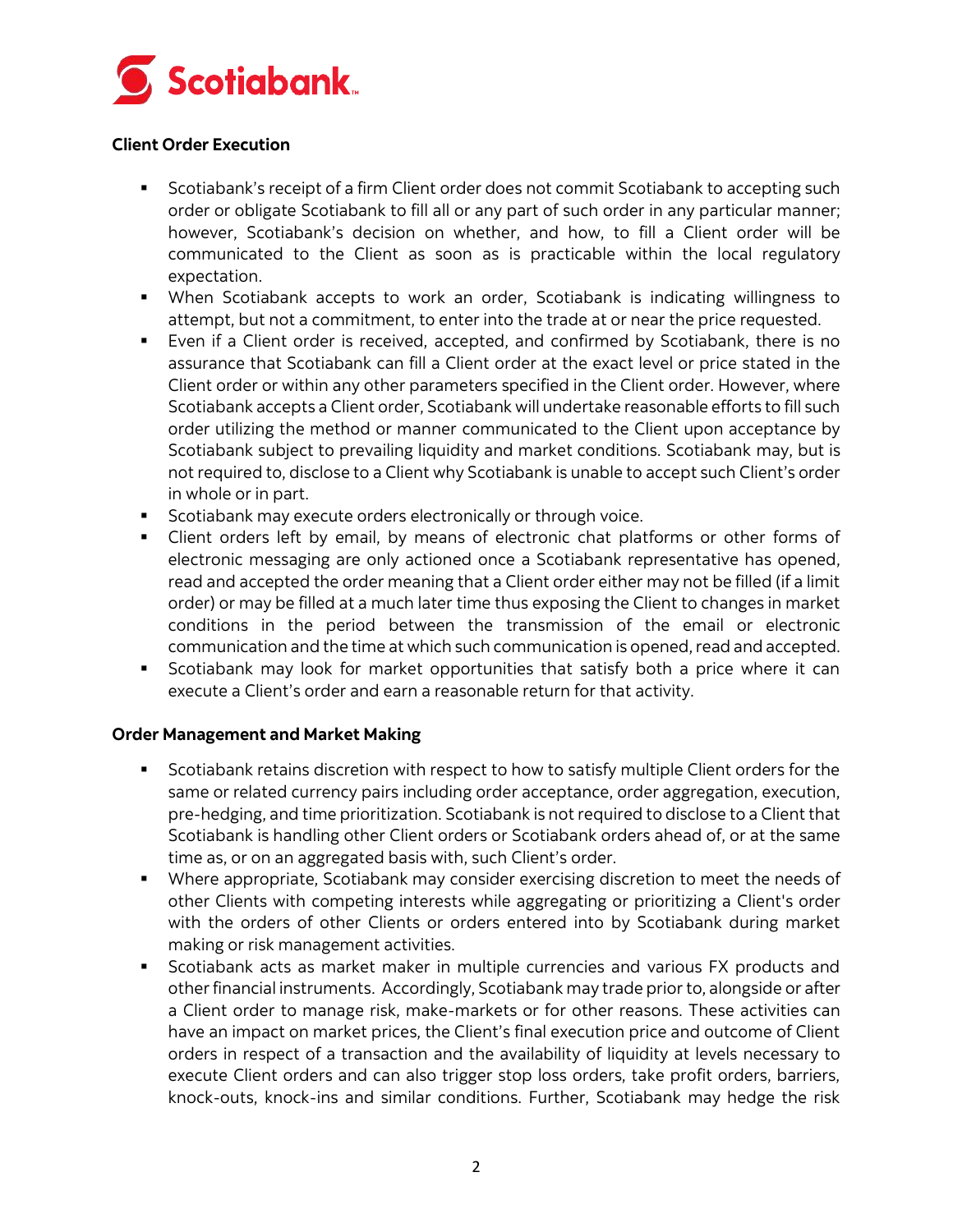

associated with managing barrier option positions (which may involve leaving stop loss and take profit orders with a Scotiabank trading desk) and these hedging activities may impact the triggering of Client orders involving barriers. Any hedging by Scotiabank will be undertaken without prior notification to Clients.

- Scotiabank will attempt to fill full orders but assumes that partial fills are acceptable to you unless otherwise agreed.
- **•** Scotiabank may possess information, which, if known to a Client, might cause such Client to dispose of, retain or increase interests in FX Transactions; however, Scotiabank is under no duty to disclose such information to Clients, unless required by law.

# **Pricing**

- Any price quoted by Scotiabank is an 'all-in price', inclusive of mark-up, and therefore could be above or below the price at which Scotiabank may otherwise transact.
- Scotiabank is not obligated to disclose the amount of revenue Scotiabank expects to earn or the components of the 'all-in price'.
- Any mark-up included in an 'all-in price' will be determined by Scotiabank to be appropriate based on a variety of commercial factors such as, but not limited to:
	- **•** the credit risk that Scotiabank will take on when transacting with the relevant Client,
	- **•** the cost of capital Scotiabank will incur as a result of the relevant FX Transaction,
	- the volume of FX Transactions traded with the relevant Client,
	- the size and complexity of the FX Transactions,
	- the liquidity and competitiveness of the relevant FX Market,
	- **•** prevailing market conditions,
	- the support services provided to the relevant Client, and
	- balance sheet and credit line usage.
- **EX** Accordingly, the mark-up, and therefore the price quoted by Scotiabank to different Clients may vary even in the context of Client orders that are the same or substantially similar.
- **•** Pricing on an all-in basis may impact the pricing and/or execution.

# **Benchmark Orders**

- **•** Benchmark Orders are Client orders whose pricing is set by reference to certain benchmarks that can create additional concerns for transaction execution and management of related risks some of which are discussed below.
- Scotiabank will not disclose information relating to benchmark orders other than internally on a need-to- know basis.
- Client orders involving rates calculated by a benchmark based on trading during a specified time of day (commonly referred to as the "fixing window") may necessitate that Scotiabank find an appropriate method of hedging Scotiabank's exposure arising from transacting at a price that is not yet known and will not be determined until the closing of the fixing window. Clients who leave benchmark orders with Scotiabank will have a transaction executed between themselves and Scotiabank at a rate set by the benchmark provider plus a fee which is pre-determined or pre-disclosed, and/or a spread determined by the benchmark provider.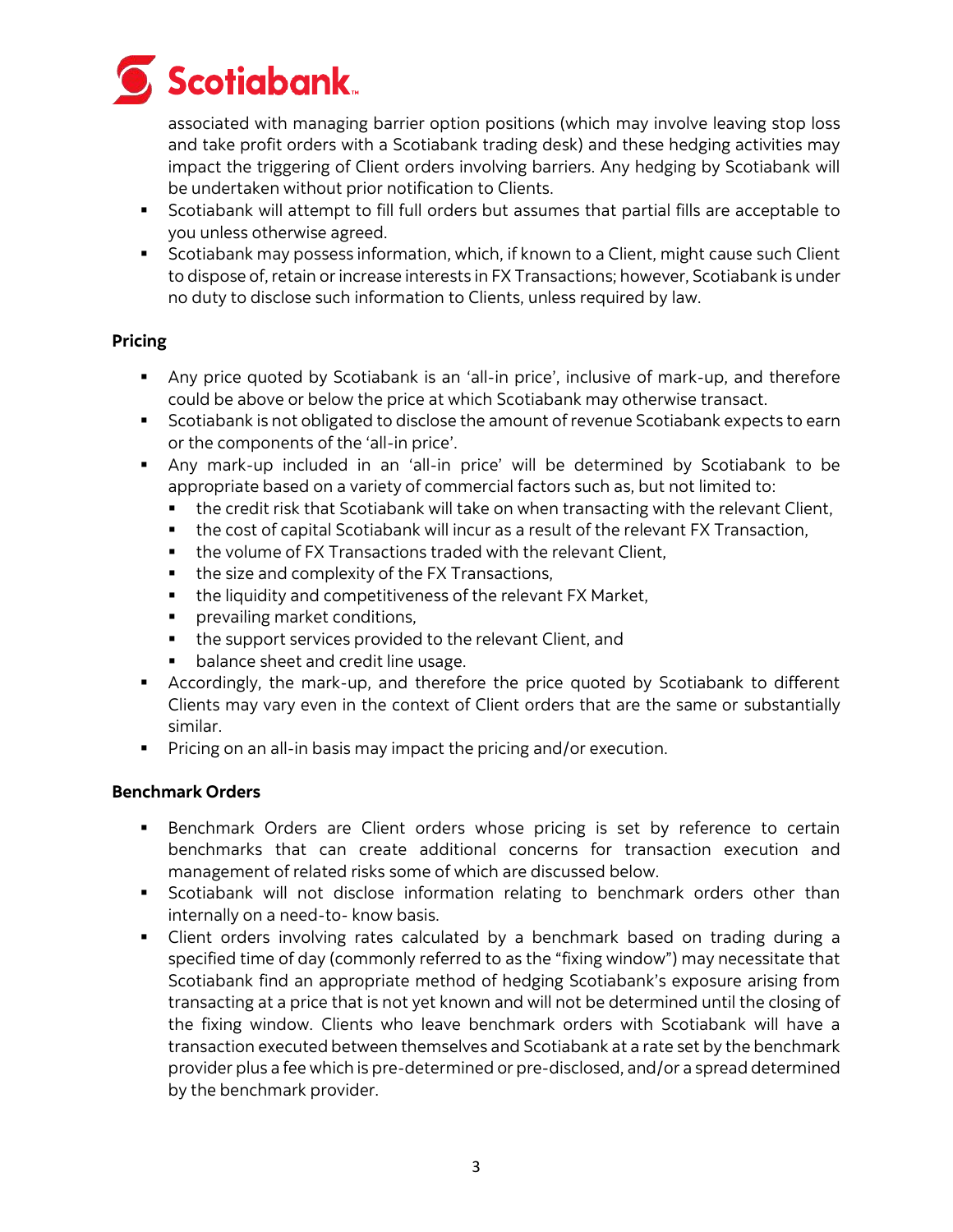

- Scotiabank will calculate a net total amount comprising of external Client benchmark orders and orders for Scotiabank's own interest. Where available, attempt to match the net amount against the interest of other market participants on anonymous Benchmark Order matching or auction services. Scotiabank may execute hedging transactions prior to, during, or after a fixing window or auction in which the chosen benchmark or reference rate is determined.
- Scotiabank also engages in other ordinary courses of business activities that may impact a benchmark, including sourcing liquidity for other Client orders that are unrelated to a benchmark fixing, or acting as a market maker or engaging in risk management activities. These activities may cause Scotiabank to execute unrelated FX Transactions during a fixing window or at other times that may impact transactions relating to a benchmark fixing.

# **Information About Market Highs and Lows**

- Scotiabank may be required to determine the market "High" or "Low" level in a particular currency, which may be applied to the related financial instruments or derivatives that Scotiabank trades with its Clients.
- **•** The external data considered by Scotiabank at the time of determining the market High or Low includes and is not limited to the following:
	- The price indicated on the primary trading venue(s) for the relevant instrument at a specific time of day and related market conditions;
	- The volumes and prices traded in such venues during the specific times.
- **•** The following criteria are also additionally considered by Scotiabank at the time of determination:
	- Appropriateness of venue(s) for the instrument and sufficiency of requisite volume thresholds;
	- Authenticity of the relevant trades in the venue(s); and
	- **•** Any other relevant information deemed necessary in determining the market value of the currency at the time of assessment, including any internal trades that may impact Scotiabank's determination of High/Low levels.
- Scotiabank will, in good faith, exercise discretion while determining the market High or Low and will consider factors around circumstances, importance and weightage of various criteria. The consideration of factors is subject to circumstances and will vary from time to time. Therefore, Scotiabank's determination of Market High/Low may not necessarily be similar to the determinations made by other market participants.

#### **Last Look**

**EX** Scotiabank is a global financial services firm that provides liquidity in FX Spot, FX Forwards, FX Swaps, and non-deliverable FX Forwards, by streaming indicative prices through various distribution channels. Scotiabank provides the following information regarding the automatic pre-trade controls embedded in the Scotiabank FX electronic trading system.